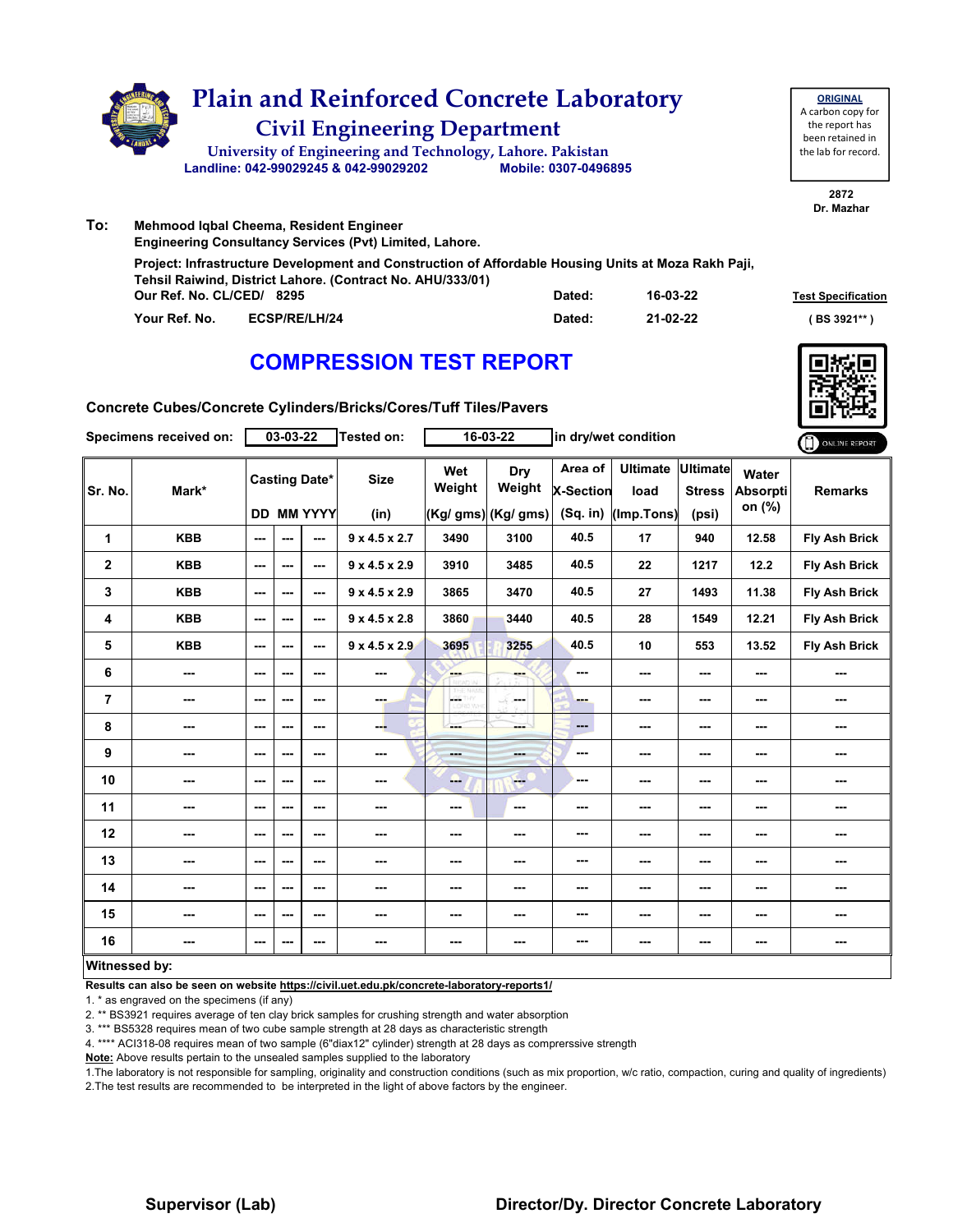

**ORIGINAL** A carbon copy for the report has been retained in the lab for record.

> **2913 Dr. Aqsa**

**To: Mr. Muhammad Shahbaz** 

**For and behalf of Imperium Hospitality (Pvt.) Ltd.**

| <b>Project: Nil</b>       |                     |        |          |                           |
|---------------------------|---------------------|--------|----------|---------------------------|
| Our Ref. No. CL/CED/ 8296 |                     | Dated: | 16-03-22 | <b>Test Specification</b> |
| Your Ref. No.             | <b>IHPL/Con/702</b> | Dated: | 28-02-22 | (ASTM C39)                |

# **COMPRESSION TEST REPORT**

**Concrete Cubes/Concrete Cylinders/Bricks/Cores/Tuff Tiles/Pavers**

|                | 08-03-22<br>Tested on:<br>15-03-22<br>in dry/wet condition<br>Specimens received on: |                          | ONLINE REPORT  |                                           |                     |               |                                      |                                           |                                       |                                           |                                    |                     |
|----------------|--------------------------------------------------------------------------------------|--------------------------|----------------|-------------------------------------------|---------------------|---------------|--------------------------------------|-------------------------------------------|---------------------------------------|-------------------------------------------|------------------------------------|---------------------|
| Sr. No.        | Mark*                                                                                |                          |                | <b>Casting Date*</b><br><b>DD MM YYYY</b> | <b>Size</b><br>(in) | Wet<br>Weight | Dry<br>Weight<br>(Kg/ gms) (Kg/ gms) | Area of<br><b>X-Section</b><br>$(Sq.$ in) | <b>Ultimate</b><br>load<br>(Imp.Tons) | <b>Ultimate</b><br><b>Stress</b><br>(psi) | Water<br><b>Absorpti</b><br>on (%) | <b>Remarks</b>      |
| 1              | 6000 Psi                                                                             | 6                        | $\mathbf 2$    | 2022                                      | 6Diax12             | ---           | 14                                   | 28.28                                     | 87                                    | 6891                                      | ---                                | Non Engraved        |
| $\mathbf{2}$   | 6000 Psi                                                                             | 6                        | $\mathbf{2}$   | 2022                                      | 6Diax12             | $--$          | 14                                   | 28.28                                     | 94                                    | 7446                                      | ---                                | <b>Non Engraved</b> |
| 3              | 6000 Psi                                                                             | 6                        | $\overline{2}$ | 2022                                      | 6Diax12             | ---           | 14.2                                 | 28.28                                     | 96                                    | 7604                                      | ---                                | <b>Non Engraved</b> |
| 4              | ---                                                                                  | $\overline{\phantom{a}}$ | ---            | $\sim$ $\sim$                             | ---                 | ---           | ---                                  | ---                                       | ---                                   | ---                                       | ---                                |                     |
| 5              | $\cdots$                                                                             | ---                      | ---            | $\overline{\phantom{a}}$                  | ---                 | ---           | $-1$                                 | ---                                       | ---                                   | ---                                       | ---                                | ---                 |
| 6              | ---                                                                                  | $\sim$ $\sim$            | ---            | $\sim$ $\sim$                             | $\sim$ $\sim$       | ---           | ---                                  | ---                                       | ---                                   | ---                                       | ---                                | ---                 |
| $\overline{7}$ | ---                                                                                  | $\sim$                   | ---            | ---                                       | ---                 | H.<br>orw.co  | -S.<br>---                           | ---                                       | ---                                   | $\overline{\phantom{a}}$                  | ---                                | ---                 |
| 8              | ---                                                                                  | ---                      | ---            | ---                                       | ---                 | ---           | ment of                              | $\cdots$                                  | ---                                   | ---                                       |                                    | ---                 |
| 9              | ---                                                                                  | $\overline{\phantom{a}}$ | ---            | $\sim$ $\sim$                             | ---                 | ---           | ---                                  | ---                                       | ---                                   | ---                                       |                                    | ---                 |
| 10             | $\sim$                                                                               | $\sim$                   | ---            | $\sim$ $\sim$                             | $\sim$              | فنبا          | <b>Free</b>                          | ---                                       | ---                                   | ---                                       | ---                                | ---                 |
| 11             | ---                                                                                  | $--$                     | ---            | $\overline{\phantom{a}}$                  | ---                 | ---           | $\overline{\phantom{a}}$             | ---                                       | ---                                   | ---                                       |                                    | ---                 |
| 12             | ---                                                                                  | ---                      | ---            | ---                                       | ---                 | ---           | ---                                  | ---                                       | ---                                   | ---                                       | ---                                | ---                 |
| 13             | ---                                                                                  | ---                      | ---            | ---                                       | ---                 | ---           | ---                                  | ---                                       | ---                                   | ---                                       | ---                                | ---                 |
| 14             | ---                                                                                  | $\sim$ $\sim$            | ---            | $- - -$                                   | ---                 | ---           | ---                                  | ---                                       | ---                                   | ---                                       | ---                                | ---                 |
| 15             | ---                                                                                  | $--$                     | ---            | $\overline{\phantom{a}}$                  | ---                 | ---           | ---                                  | ---                                       | ---                                   | ---                                       |                                    | ---                 |
| 16             | ---                                                                                  | $--$                     | ---            | ---                                       | ---                 | ---           | ---                                  | ---                                       | ---                                   | ---                                       | ---                                | ---                 |
|                | Witnessed by: Engr. Rafi Ullah (IHPL) and Mr. Ali Hasnain Khan                       |                          |                |                                           |                     |               |                                      |                                           |                                       |                                           |                                    |                     |

**Results can also be seen on website https://civil.uet.edu.pk/concrete-laboratory-reports1/**

1. \* as engraved on the specimens (if any)

2. \*\* BS3921 requires average of ten clay brick samples for crushing strength and water absorption

3. \*\*\* BS5328 requires mean of two cube sample strength at 28 days as characteristic strength

4. \*\*\*\* ACI318-08 requires mean of two sample (6"diax12" cylinder) strength at 28 days as comprerssive strength

**Note:** Above results pertain to the unsealed samples supplied to the laboratory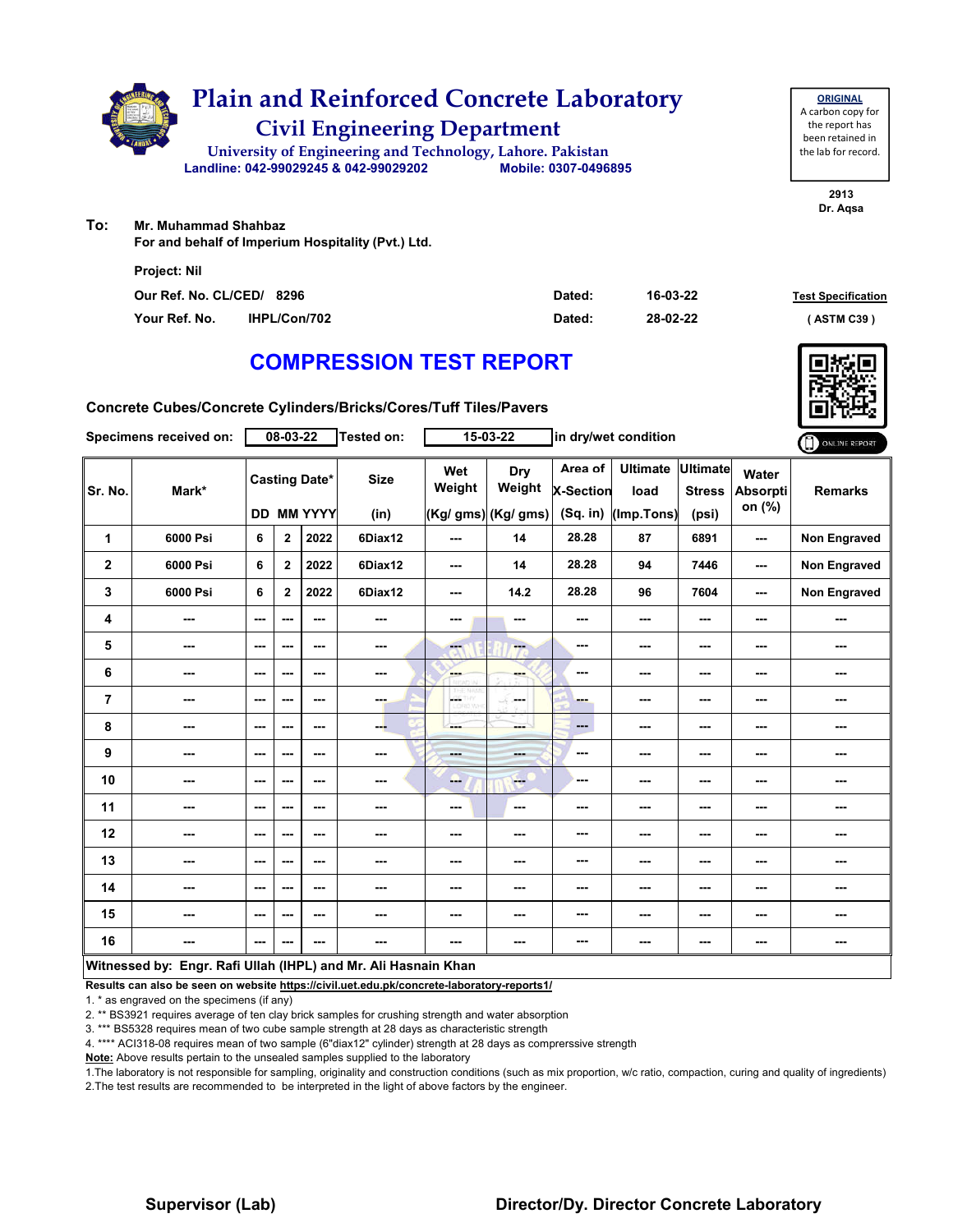

**2913** the lab for record.

**Dr. Aqsa**

**To: Mr. Muhammad Shahbaz** 

**For and behalf of Imperium Hospitality (Pvt.) Ltd.**

| <b>Project: Nil</b>       |                     |        |          |                           |
|---------------------------|---------------------|--------|----------|---------------------------|
| Our Ref. No. CL/CED/ 8297 |                     | Dated: | 16-03-22 | <b>Test Specification</b> |
| Your Ref. No.             | <b>IHPL/Con/699</b> | Dated: | 28-02-22 | (ASTM C39)                |

# **COMPRESSION TEST REPORT**

**Concrete Cubes/Concrete Cylinders/Bricks/Cores/Tuff Tiles/Pavers**

|                         | Specimens received on:                                         |                          | 08-03-22       |                                           | <b>Tested on:</b>   |                 | 15-03-22                             |                                         | in dry/wet condition                  |                                           |                             | ONLINE REPORT       |
|-------------------------|----------------------------------------------------------------|--------------------------|----------------|-------------------------------------------|---------------------|-----------------|--------------------------------------|-----------------------------------------|---------------------------------------|-------------------------------------------|-----------------------------|---------------------|
| Sr. No.                 | Mark*                                                          |                          |                | <b>Casting Date*</b><br><b>DD MM YYYY</b> | <b>Size</b><br>(in) | Wet<br>Weight   | Dry<br>Weight<br>(Kg/ gms) (Kg/ gms) | Area of<br><b>X-Section</b><br>(Sq. in) | <b>Ultimate</b><br>load<br>(Imp.Tons) | <b>Ultimate</b><br><b>Stress</b><br>(psi) | Water<br>Absorpti<br>on (%) | <b>Remarks</b>      |
| 1                       | 6000 Psi                                                       | 1                        | $\mathbf{2}$   | 2022                                      | 6Diax12             | ---             | 13.8                                 | 28.28                                   | 88                                    | 6970                                      | ---                         | <b>Non Engraved</b> |
| $\overline{\mathbf{2}}$ | 6000 Psi                                                       | $\mathbf{1}$             | $\overline{2}$ | 2022                                      | 6Diax12             | ---             | 13.4                                 | 28.28                                   | 83                                    | 6574                                      | ---                         | Non Engraved        |
| 3                       | 6000 Psi                                                       | $\mathbf{1}$             | $\mathbf{2}$   | 2022                                      | 6Diax12             | ---             | 13.6                                 | 28.28                                   | 77                                    | 6099                                      | ---                         | <b>Non Engraved</b> |
| 4                       | $\sim$                                                         | $\sim$                   | ---            | $\sim$ $\sim$                             | ---                 | ---             | ---                                  | ---                                     | ---                                   | ---                                       |                             | ---                 |
| 5                       | ---                                                            | ---                      | ---            | $\sim$ $\sim$                             | ---                 | <b>Fee</b>      | ---                                  | $\sim$ $\sim$                           | ---                                   | ---                                       | ---                         | ---                 |
| 6                       | ---                                                            | $--$                     | ---            | $\overline{\phantom{a}}$                  | $\sim$              | ---             | ---                                  | ---                                     | ---                                   | ---                                       | ---                         | ---                 |
| $\overline{7}$          | ---                                                            | $\overline{\phantom{a}}$ | ---            | $\sim$ $\sim$                             | ---                 | LGS.<br>D. VOYE | ---                                  | ---                                     | ---                                   | ---                                       | ---                         | ---                 |
| 8                       | ---                                                            | $--$                     | ---            | ---                                       | ---                 | ---             | ---                                  | $---$                                   | ---                                   | ---                                       | ---                         | ---                 |
| 9                       | ---                                                            | $\overline{\phantom{a}}$ | ---            | $- - -$                                   | ---                 | ---             | ---                                  | ---                                     | ---                                   | ---                                       | ---                         | ---                 |
| 10                      | $\overline{\phantom{a}}$                                       | $\sim$                   | ---            | $\sim$ $\sim$                             | ---                 | --              | <b>Free</b>                          | ---                                     | ---                                   | $\overline{\phantom{a}}$                  | ---                         | ---                 |
| 11                      | $\qquad \qquad \cdots$                                         | $\overline{\phantom{a}}$ | ---            | $\overline{\phantom{a}}$                  | ---                 | ---             | $\overline{\phantom{a}}$             | ---                                     | ---                                   | ---                                       |                             | ---                 |
| 12                      | ---                                                            | ---                      | ---            | ---                                       | ---                 | ---             |                                      | ---                                     | ---                                   | ---                                       | ---                         | ---                 |
| 13                      | ---                                                            | $\overline{\phantom{a}}$ | ---            | ---                                       | ---                 | ---             | ---                                  | ---                                     | ---                                   | ---                                       | ---                         | ---                 |
| 14                      | ---                                                            | $-$                      | ---            | $\sim$ $\sim$                             | $\sim$ $\sim$       | ---             | ---                                  | ---                                     | ---                                   | ---                                       | ---                         | ---                 |
| 15                      | ---                                                            | ---                      | ---            | $\overline{\phantom{a}}$                  | ---                 | ---             | ---                                  | ---                                     | ---                                   | ---                                       | ---                         | ---                 |
| 16                      | ---                                                            | $--$                     | ---            | ---                                       | ---                 | ---             | ---                                  | ---                                     | ---                                   | ---                                       | ---                         | ---                 |
|                         | Witnessed by: Engr. Rafi Ullah (IHPL) and Mr. Ali Hasnain Khan |                          |                |                                           |                     |                 |                                      |                                         |                                       |                                           |                             |                     |

**Results can also be seen on website https://civil.uet.edu.pk/concrete-laboratory-reports1/**

1. \* as engraved on the specimens (if any)

2. \*\* BS3921 requires average of ten clay brick samples for crushing strength and water absorption

3. \*\*\* BS5328 requires mean of two cube sample strength at 28 days as characteristic strength

4. \*\*\*\* ACI318-08 requires mean of two sample (6"diax12" cylinder) strength at 28 days as comprerssive strength

**Note:** Above results pertain to the unsealed samples supplied to the laboratory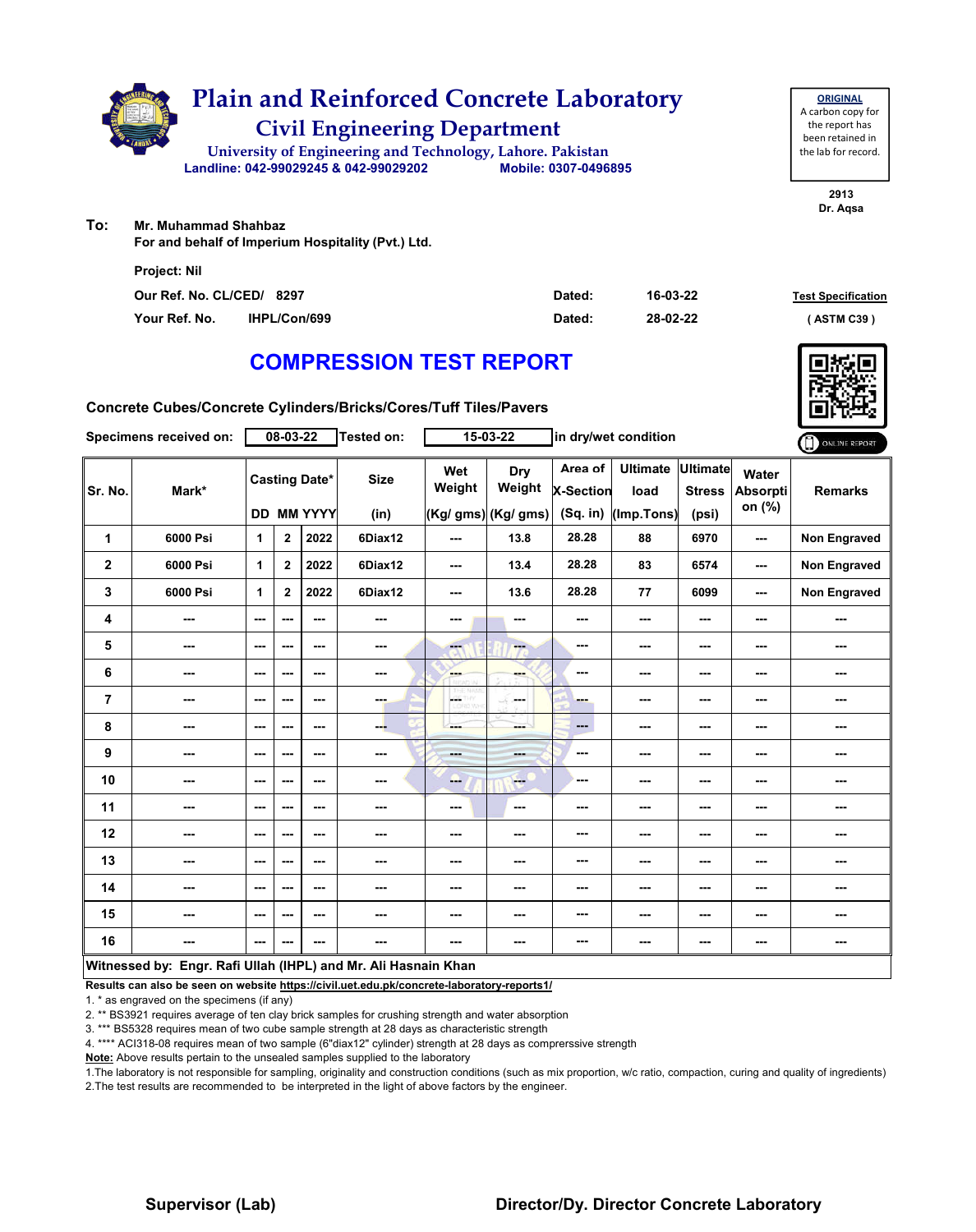

**2913**

**Dr. Aqsa**

**To: Mr. Muhammad Shahbaz** 

**For and behalf of Imperium Hospitality (Pvt.) Ltd.**

| <b>Project: Nil</b>       |                     |        |          |                           |
|---------------------------|---------------------|--------|----------|---------------------------|
| Our Ref. No. CL/CED/ 8298 |                     | Dated: | 16-03-22 | <b>Test Specification</b> |
| Your Ref. No.             | <b>IHPL/Con/698</b> | Dated: | 28-02-22 | (ASTM C39)                |

# **COMPRESSION TEST REPORT**

**Concrete Cubes/Concrete Cylinders/Bricks/Cores/Tuff Tiles/Pavers**

|                | Specimens received on:                                         |                          | 08-03-22       |                                    | <b>Tested on:</b>   |                | 15-03-22                             |                                         | in dry/wet condition                  |                                    |                             | ONLINE REPORT       |
|----------------|----------------------------------------------------------------|--------------------------|----------------|------------------------------------|---------------------|----------------|--------------------------------------|-----------------------------------------|---------------------------------------|------------------------------------|-----------------------------|---------------------|
| Sr. No.        | Mark*                                                          |                          |                | <b>Casting Date*</b><br>DD MM YYYY | <b>Size</b><br>(in) | Wet<br>Weight  | Dry<br>Weight<br>(Kg/ gms) (Kg/ gms) | Area of<br><b>X-Section</b><br>(Sq. in) | <b>Ultimate</b><br>load<br>(Imp.Tons) | Ultimate<br><b>Stress</b><br>(psi) | Water<br>Absorpti<br>on (%) | <b>Remarks</b>      |
| 1              | 4000 Psi                                                       | 1                        | $\mathbf{2}$   | 2022                               | 6Diax12             | ---            | 13.4                                 | 28.28                                   | 68                                    | 5386                               | ---                         | <b>Non Engraved</b> |
| $\overline{2}$ | 4000 Psi                                                       | $\mathbf{1}$             | $\overline{2}$ | 2022                               | 6Diax12             | ---            | 13.2                                 | 28.28                                   | 66                                    | 5228                               | ---                         | Non Engraved        |
| 3              | 4000 Psi                                                       | 1                        | $\mathbf{2}$   | 2022                               | 6Diax12             | ---            | 13                                   | 28.28                                   | 66                                    | 5228                               | ---                         | Non Engraved        |
| 4              | ---                                                            | ---                      | $-$ --         | $-$                                | ---                 | ---            | ---                                  | ---                                     | ---                                   | $--$                               | ---                         | ---                 |
| 5              | ---                                                            | ---                      | ---            | ---                                | ---                 | $-1$           | ---                                  | ---                                     | ---                                   | ---                                | ---                         | ---                 |
| 6              | ---                                                            | ---                      | ---            | ---                                | ---                 | ---            |                                      | ---                                     | ---                                   | $--$                               | ---                         | ---                 |
| $\overline{7}$ | ---                                                            | $\overline{\phantom{a}}$ | ---            | $\overline{\phantom{a}}$           | ---                 | L.             | محمد                                 | ---                                     | ---                                   | $--$                               | ---                         | ---                 |
| 8              | ---                                                            | ---                      | ---            | ---                                | ---                 | ---            | --                                   | ---                                     | ---                                   | $--$                               | ---                         | ---                 |
| 9              | ---                                                            | ---                      | ---            | ---                                | ---                 | <b>Barbara</b> | ---                                  | ---                                     | ---                                   | $--$                               | ---                         | ---                 |
| 10             | ---                                                            | $\sim$ $\sim$            | ---            | ---                                | ---                 | ---            | <b>Here</b>                          | ---                                     | ---                                   | $--$                               | ---                         | ---                 |
| 11             | ---                                                            | ---                      | ---            | ---                                | ---                 | ---            | $\sim$                               | ---                                     | ---                                   | ---                                | ---                         | ---                 |
| 12             |                                                                | ---                      | ---            | ---                                | ---                 | ---            | ---                                  | ---                                     | ---                                   | ---                                | ---                         |                     |
| 13             | ---                                                            | ---                      | ---            | ---                                | ---                 | ---            | ---                                  | ---                                     | ---                                   | $--$                               | ---                         | ---                 |
| 14             | ---                                                            | $-$                      | ---            | $-$                                | ---                 | ---            | ---                                  | ---                                     | ---                                   | ---                                | ---                         | ---                 |
| 15             | ---                                                            | ---                      | ---            | ---                                | ---                 | ---            | ---                                  | ---                                     | ---                                   | ---                                | ---                         | ---                 |
| 16             | ---                                                            | ---                      | ---            | ---                                | ---                 | ---            | ---                                  | ---                                     | ---                                   | $--$                               | ---                         | ---                 |
|                | Witnessed by: Engr. Rafi Ullah (IHPL) and Mr. Ali Hasnain Khan |                          |                |                                    |                     |                |                                      |                                         |                                       |                                    |                             |                     |

**Results can also be seen on website https://civil.uet.edu.pk/concrete-laboratory-reports1/**

1. \* as engraved on the specimens (if any)

2. \*\* BS3921 requires average of ten clay brick samples for crushing strength and water absorption

3. \*\*\* BS5328 requires mean of two cube sample strength at 28 days as characteristic strength

4. \*\*\*\* ACI318-08 requires mean of two sample (6"diax12" cylinder) strength at 28 days as comprerssive strength

**Note:** Above results pertain to the unsealed samples supplied to the laboratory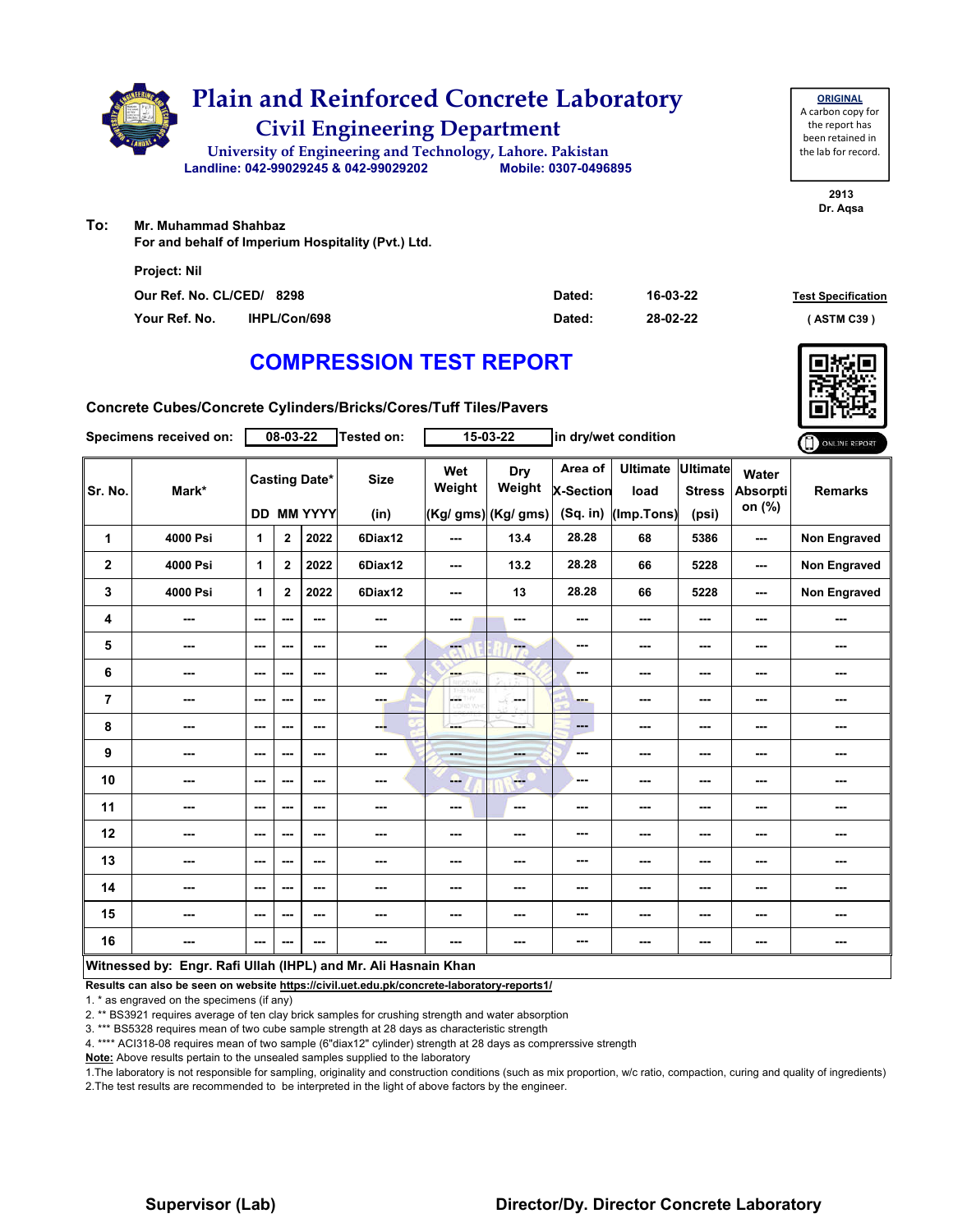

**ORIGINAL** A carbon copy for the report has been retained in the lab for record.

> **2913 Dr. Aqsa**

**To: Mr. Muhammad Shahbaz** 

**For and behalf of Imperium Hospitality (Pvt.) Ltd.**

| <b>Project: Nil</b>       |                     |        |          |                           |
|---------------------------|---------------------|--------|----------|---------------------------|
| Our Ref. No. CL/CED/ 8299 |                     | Dated: | 16-03-22 | <b>Test Specification</b> |
| Your Ref. No.             | <b>IHPL/Con/700</b> | Dated: | 28-02-22 | (ASTM C39)                |

# **COMPRESSION TEST REPORT**

**Concrete Cubes/Concrete Cylinders/Bricks/Cores/Tuff Tiles/Pavers**

|                                                                | Specimens received on: |               | 08-03-22     |                                           | Tested on:          |                | 15-03-22                              |                                         | in dry/wet condition                  |                                           |                             | ONLINE REPORT       |
|----------------------------------------------------------------|------------------------|---------------|--------------|-------------------------------------------|---------------------|----------------|---------------------------------------|-----------------------------------------|---------------------------------------|-------------------------------------------|-----------------------------|---------------------|
| Sr. No.                                                        | Mark*                  |               |              | <b>Casting Date*</b><br><b>DD MM YYYY</b> | <b>Size</b><br>(in) | Wet<br>Weight  | Dry<br>Weight<br>$(Kg/gms)$ (Kg/ gms) | Area of<br><b>X-Section</b><br>(Sq. in) | <b>Ultimate</b><br>load<br>(Imp.Tons) | <b>Ultimate</b><br><b>Stress</b><br>(psi) | Water<br>Absorpti<br>on (%) | <b>Remarks</b>      |
| 1                                                              | 4000 Psi               | 5             | $\mathbf{2}$ | 2022                                      | 6Diax12             | ---            | 14.2                                  | 28.28                                   | 93                                    | 7366                                      | ---                         | <b>Non Engraved</b> |
| $\mathbf 2$                                                    | 4000 Psi               | 5             | $\mathbf 2$  | 2022                                      | 6Diax12             | ---            | 14                                    | 28.28                                   | 87                                    | 6891                                      | ---                         | Non Engraved        |
| 3                                                              | 4000 Psi               | 5             | $\mathbf{2}$ | 2022                                      | 6Diax12             | ---            | 13.8                                  | 28.28                                   | 91                                    | 7208                                      | ---                         | Non Engraved        |
| 4                                                              | ---                    | $--$          | ---          | ---                                       | $\cdots$            | ---            | ---                                   | ---                                     | ---                                   | ---                                       | ---                         | ---                 |
| 5                                                              | ---                    | $--$          | ---          | ---                                       | $\cdots$            | ---            | ---                                   | ---                                     | ---                                   | $--$                                      | ---                         | ---                 |
| 6                                                              | ---                    | $--$          | ---          | ---                                       | ---                 | ---            | ---                                   | ---                                     | ---                                   | ---                                       | ---                         | ---                 |
| $\overline{7}$                                                 | ---                    | ---           | ---          | $--$                                      | ---                 | $\overline{a}$ | in ma                                 | ---                                     | ---                                   | ---                                       | ---                         | ---                 |
| 8                                                              | ---                    | ---           | ---          | $- - -$                                   | ---                 | ---            | ---                                   | ---                                     | ---                                   | $--$                                      | ---                         | ---                 |
| 9                                                              | ---                    | $\sim$ $\sim$ | ---          | ---                                       | ---                 | <b>Bank</b>    | ---                                   | ---                                     | ---                                   | ---                                       | ---                         | ---                 |
| 10                                                             | ---                    | $\sim$ $\sim$ | ---          | $--$                                      | ---                 | --             | <b>Fee</b>                            | ---                                     | ---                                   | $--$                                      | ---                         | ---                 |
| 11                                                             | ---                    | ---           | ---          | ---                                       | ---                 | ---            | $\sim$                                | ---                                     | ---                                   | ---                                       | ---                         | ---                 |
| 12                                                             | ---                    | $- - -$       | ---          | $- - -$                                   | ---                 | ---            | ---                                   | ---                                     | ---                                   | ---                                       | ---                         | ---                 |
| 13                                                             | ---                    | ---           | ---          | ---                                       | ---                 | ---            | ---                                   | ---                                     | ---                                   | ---                                       | ---                         | ---                 |
| 14                                                             | ---                    | ---           | ---          | ---                                       | $\cdots$            | ---            | ---                                   | ---                                     | ---                                   | ---                                       | ---                         | ---                 |
| 15                                                             | ---                    | ---           | ---          | ---                                       | ---                 | ---            | ---                                   | ---                                     | ---                                   | ---                                       | ---                         | ---                 |
| 16                                                             | ---                    | ---           | ---          | ---                                       | ---                 | ---            | ---                                   | ---                                     | ---                                   | ---                                       | ---                         | ---                 |
| Witnessed by: Engr. Rafi Ullah (IHPL) and Mr. Ali Hasnain Khan |                        |               |              |                                           |                     |                |                                       |                                         |                                       |                                           |                             |                     |

**Results can also be seen on website https://civil.uet.edu.pk/concrete-laboratory-reports1/**

1. \* as engraved on the specimens (if any)

2. \*\* BS3921 requires average of ten clay brick samples for crushing strength and water absorption

3. \*\*\* BS5328 requires mean of two cube sample strength at 28 days as characteristic strength

4. \*\*\*\* ACI318-08 requires mean of two sample (6"diax12" cylinder) strength at 28 days as comprerssive strength

**Note:** Above results pertain to the unsealed samples supplied to the laboratory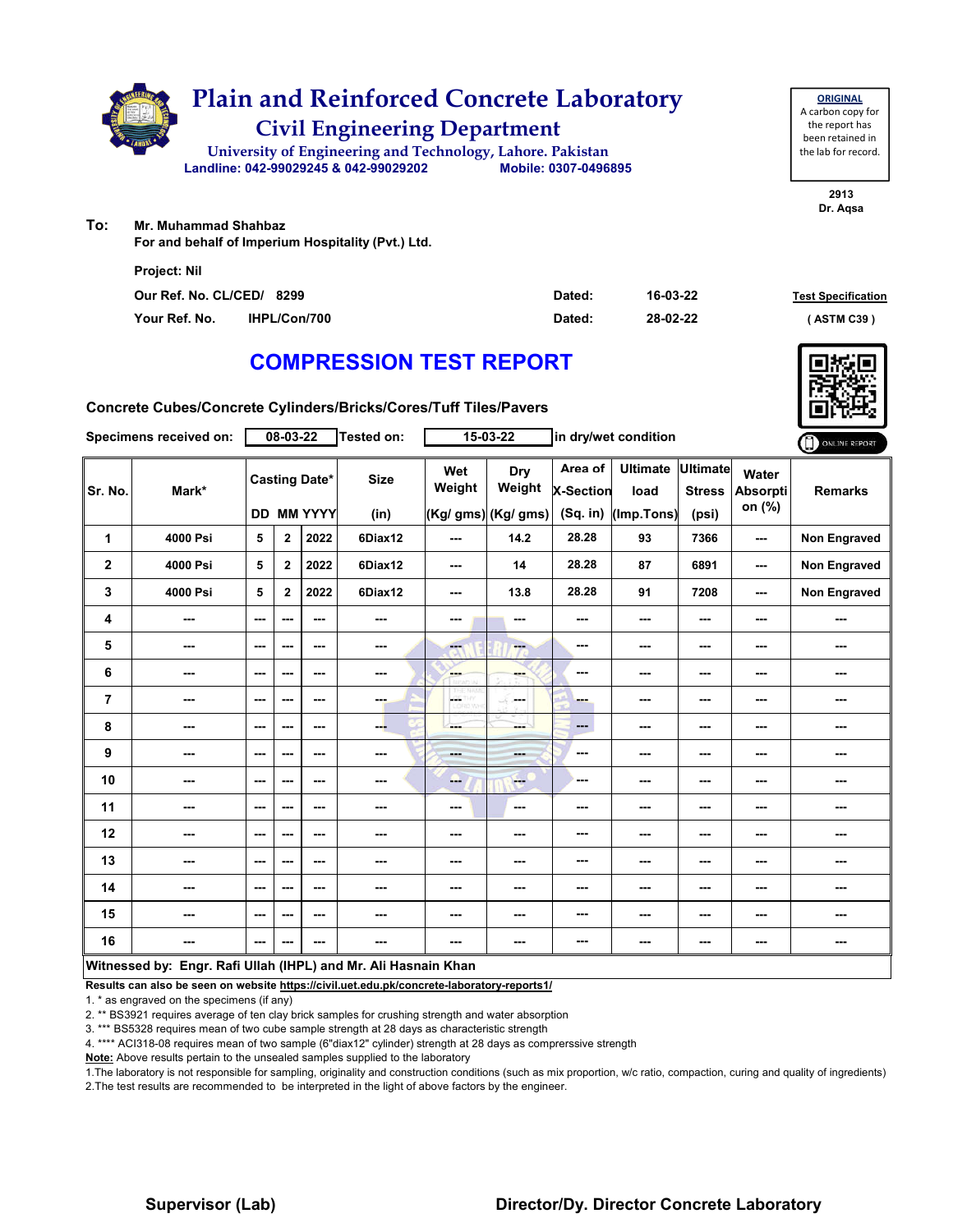

**2913 Dr. Aqsa**

**To: Mr. Muhammad Shahbaz** 

**For and behalf of Imperium Hospitality (Pvt.) Ltd.**

| <b>Project: Nil</b>       |                     |        |          |                           |
|---------------------------|---------------------|--------|----------|---------------------------|
| Our Ref. No. CL/CED/ 8300 |                     | Dated: | 16-03-22 | <b>Test Specification</b> |
| Your Ref. No.             | <b>IHPL/Con/701</b> | Dated: | 28-02-22 | (ASTM C39)                |

# **COMPRESSION TEST REPORT**

**Concrete Cubes/Concrete Cylinders/Bricks/Cores/Tuff Tiles/Pavers**

|                                                                | Specimens received on:   |                          | 08-03-22                 |                                    | Tested on:          |               | 15-03-22                             |                                           | in dry/wet condition                  |                                           |                             | ONLINE REPORT       |
|----------------------------------------------------------------|--------------------------|--------------------------|--------------------------|------------------------------------|---------------------|---------------|--------------------------------------|-------------------------------------------|---------------------------------------|-------------------------------------------|-----------------------------|---------------------|
| Sr. No.                                                        | Mark*                    |                          |                          | <b>Casting Date*</b><br>DD MM YYYY | <b>Size</b><br>(in) | Wet<br>Weight | Dry<br>Weight<br>(Kg/ gms) (Kg/ gms) | Area of<br><b>X-Section</b><br>$(Sq.$ in) | <b>Ultimate</b><br>load<br>(Imp.Tons) | <b>Ultimate</b><br><b>Stress</b><br>(psi) | Water<br>Absorpti<br>on (%) | <b>Remarks</b>      |
| 1                                                              | 6000 Psi                 | 5                        | $\mathbf{2}$             | 2022                               | 6Diax12             | ---           | 14                                   | 28.28                                     | 92                                    | 7287                                      | ---                         | <b>Non Engraved</b> |
| $\mathbf{2}$                                                   | 6000 Psi                 | 5                        | $\overline{2}$           | 2022                               | 6Diax12             | ---           | 14                                   | 28.28                                     | 92                                    | 7287                                      | ---                         | Non Engraved        |
| 3                                                              | 6000 Psi                 | 5                        | $\mathbf{2}$             | 2022                               | 6Diax12             | ---           | 14                                   | 28.28                                     | 94                                    | 7446                                      | ---                         | <b>Non Engraved</b> |
| 4                                                              | $\overline{\phantom{a}}$ | $\sim$ $\sim$            | $\sim$ $\sim$            | ---                                | ---                 | ---           | ---                                  | ---                                       | ---                                   | ---                                       | ---                         | ---                 |
| 5                                                              | ---                      | $\sim$ $\sim$            | ---                      | ---                                | $\sim$ $\sim$       | ---           | --                                   | ---                                       | ---                                   | ---                                       | ---                         | ---                 |
| 6                                                              | ---                      | $\sim$ $\sim$            | $\overline{\phantom{a}}$ | $\overline{\phantom{a}}$           | ---                 | ---           | ---                                  | $\overline{\phantom{a}}$                  | ---                                   | ---                                       | ---                         | ---                 |
| 7                                                              | ---                      | $\sim$ $\sim$            | $\overline{\phantom{a}}$ | $\overline{\phantom{a}}$           | ---                 | L.            | ---                                  | <b>STAR</b>                               | ---                                   | ---                                       | ---                         | ---                 |
| 8                                                              | ---                      | $\sim$ $\sim$            | ---                      | ---                                | --                  | ---           | --                                   | $---$                                     | ---                                   | ---                                       | ---                         | ---                 |
| 9                                                              | ---                      | $\sim$ $\sim$            | ---                      | ---                                | ---                 | man a         | ---                                  | $-$                                       | ---                                   | ---                                       | ---                         | ---                 |
| 10                                                             | $\overline{\phantom{a}}$ | $\sim$ $\sim$            | $\overline{\phantom{a}}$ | $\overline{\phantom{a}}$           | ---                 | ---           | <b>Free</b>                          | ---                                       | ---                                   | ---                                       | ---                         | ---                 |
| 11                                                             | ---                      | $\sim$ $\sim$            | ---                      | $\overline{\phantom{a}}$           | ---                 | ---           | $\sim$                               | ---                                       | ---                                   | ---                                       | ---                         | ---                 |
| 12                                                             | ---                      | $\overline{\phantom{a}}$ | ---                      | ---                                | ---                 | ---           | ---                                  | ---                                       | ---                                   | ---                                       | ---                         | ---                 |
| 13                                                             | ---                      | $\sim$ $\sim$            | ---                      | $\overline{\phantom{a}}$           | ---                 | ---           | ---                                  | ---                                       | ---                                   | ---                                       | ---                         | ---                 |
| 14                                                             | ---                      | $- - -$                  | $\sim$ $\sim$            | ---                                | ---                 | ---           | ---                                  | ---                                       | ---                                   | ---                                       | ---                         | ---                 |
| 15                                                             | ---                      | $\overline{\phantom{a}}$ | ---                      | $--$                               | ---                 | ---           | ---                                  | ---                                       | ---                                   | ---                                       | ---                         | ---                 |
| 16                                                             | ---                      | $\sim$ $\sim$            | ---                      | ---                                | ---                 | ---           | ---                                  | $- - -$                                   | ---                                   | ---                                       | $\sim$                      | ---                 |
| Witnessed by: Engr. Rafi Ullah (IHPL) and Mr. Ali Hasnain Khan |                          |                          |                          |                                    |                     |               |                                      |                                           |                                       |                                           |                             |                     |

**Results can also be seen on website https://civil.uet.edu.pk/concrete-laboratory-reports1/**

1. \* as engraved on the specimens (if any)

2. \*\* BS3921 requires average of ten clay brick samples for crushing strength and water absorption

3. \*\*\* BS5328 requires mean of two cube sample strength at 28 days as characteristic strength

4. \*\*\*\* ACI318-08 requires mean of two sample (6"diax12" cylinder) strength at 28 days as comprerssive strength

**Note:** Above results pertain to the unsealed samples supplied to the laboratory